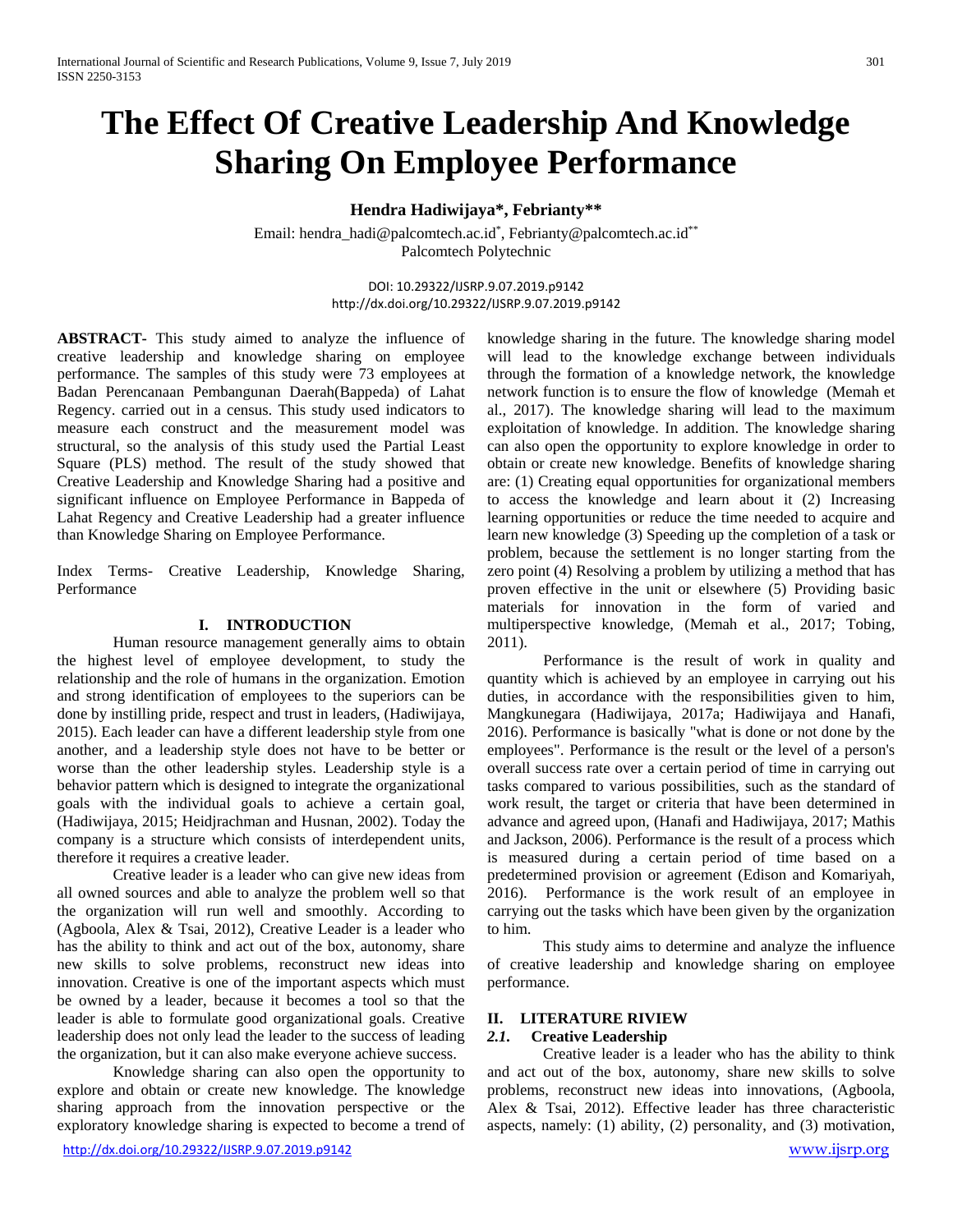International Journal of Scientific and Research Publications, Volume 9, Issue 7, July 2019 302 ISSN 2250-3153

(Gibson et al., 2009). (Hoy and Mskel, 2005) state that the research on traits often includes physical characteristics such as a leader must be large and high, and a number of personality factors, needs, values, energy and level of activities, tasks and interpersonal competencies, intelligence, and charisma. The characteristics of the most popular and the most up-to-date leader are: honest, foresight, competent, inspiring, intelligent, fair, insightful, encouraging, easy to understand, master, cooperative, decisive, imaginative, ambitious, courageous, caring, mature, loyal, self-control, and free, (Yaverbaum and Sherman, 2008). Leader behavior includes the implementation of planning, clarification of roles or objectives, monitoring performance, giving rewards, giving sanctions, supporting, admission, training, being role models, building teams, developing visions, the importance of change, and participating, (Yukl, 2010).

#### *2.2.* **Knowledge sharing**

Knowledge sharing is a basic facilities, employees can exchange knowledge and contribute to the application of knowledge, innovation, and ultimately to the competitive advantage of the organization (Wang and Noe, 2010). The effort of knowledge sharing is a central process of Knowledge management (KM), can improve the performance of innovation and reduce the excessive cost of learning (Calantonea et al., 2002; Matzler and Mueller, 2011). Knowledge sharing capability can be categorized into three dimensions: the willingness to share knowledge, the ability to learn, and the ability to transfer knowledge (Mathuramaytha, 2012). In the operational phase, organization needs to stimulate and enhance the knowledge capital and provide their workers with adequate facilities to communicate and share information, (Nonaka and Takaeuchi, 1995). Knowledge sharing becomes two dimensions, namely 1). Knowledge donating is the process of contributing knowledge by leaders, employees, and others. The knowledge donating indicator is a process when leaders share their new knowledge to employees, as well as among fellow employees, willing to share knowledge and experience with other people outside the company. 2). collecting knowledge indicators that inform employees when asked, seeking help when they can not solve the problem, and actively collecting knowledge, by (Hooff and Weenen, 2004). The climate of openness and trust among members of the organization are the basic conditions of the tacit knowledge formation, which is divided and used in the process of innovation, (Alwis and Hartman, 2008).

## *2.3.* **Performance**

Performance is basically "what is done or not done by employees". Performance is the result or the level of overall success of a person over a certain period in carrying out tasks compared to various possibilities, such as the standard of work resut, the target or criteria that have been determined in advance and agreed upon, (Hanafi and Hadiwijaya, 2017; Mathis and Jackson, 2006). Performance is the result of work achieved by someone in carrying out the tasks assigned to him based on skills, experience, sincerity and time, (Hadiwijaya, 2017b;

Hasibuan, 2006). Performance can be assessed or measured by several indicators, namely: 1). Effectiveness, that is if group goals can be achieved with the planned needs. 2). Responsibility, is an inseparable part or as a result of ownership of authority. 3). Discipline, that is obeying the laws and rules that apply. Employee discipline is the obedience of employee concerned in respecting the employment agreement with the company where he works. 4). Initiative, related to thinking power, creativity in the form of an idea related to company goals. The nature of initiative should get the attention or response from the company and good boss. In other words, employee initiative is a driving force of progress that will ultimately affect the employee performance (Hadiwijaya, 2016; Prawirosentono, 2008).

#### **III. RESEARCH METHODS**

The samples of this study were 73 employees at Badan Perencanaan Pembangunan Daerah(Bappeda) in Lahat Regency carried out by census. This study uses indicators to measure each construct and also structural measurement model, so the that the analysis of this study uses the Partial Least Square (PLS) method.

#### **IV. RESULT AND DISCUSSION**

Respondents in this study were 73 employees of Badan Perencanaan Pembangunan Daerah(Bappeda) of Lahat Regency. From the distribution of the questionnaires conducted, there were 4 questionnaires which were not returned so that the questionnaires that could be processed were 69 samples.

## *4.1. Confirmatory Factor Analysis*

Confirmatory factor analysis is designed to test the unidimensionality of a theoretical construct, or often called testing the validity and reliability of a theoretical construct. dimension validity test of the construct in this study is done by looking at the standard factor loading value of each indicator in the overall model (full model). Indicators are declared valid if the standard factor loading value is greater than 0.5. Reliability testing is done by looking at the value of Composite Reliability in the full model. Indicators are declared good if they have a value  $> 0.6$ .

## **4.1.1. Confirmatory Factor Analysis of Exogenous Constructs**

The measurement model to test the validity and reliability of the indicators forming latent constructs is done by confirmatory factor analysis (CFA). In Model\_1 CFA Exogenous Constructs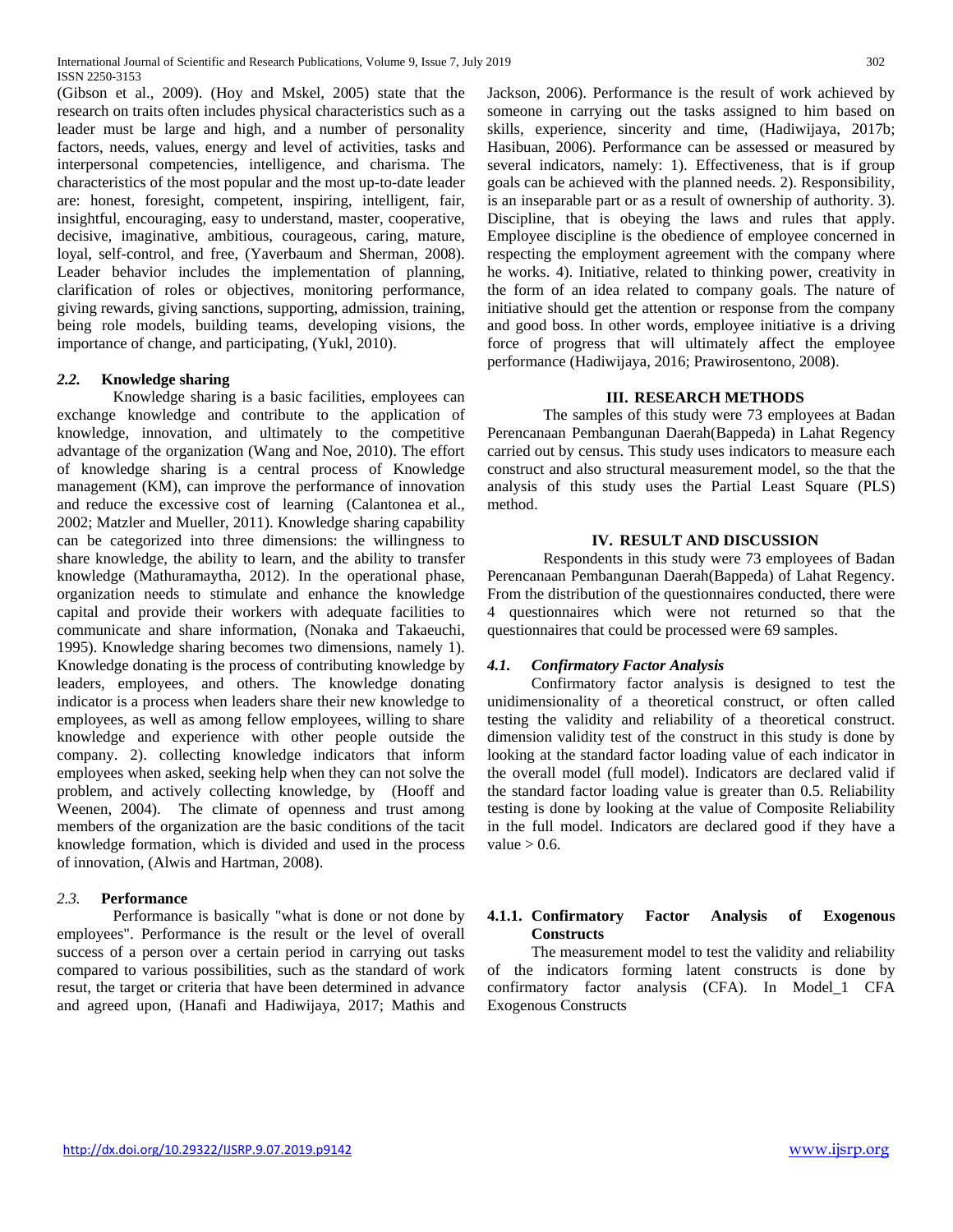International Journal of Scientific and Research Publications, Volume 9, Issue 7, July 2019 303 ISSN 2250-3153



Figure 1. Model\_1 CFA Exogenous Constructs

Based on Figure 1. Exogenous constructs still have a loading factor value of less than 0.5, in Creative Leadership variables namely CL1 and CL3, in Knowledge Sharing variables, namely KS1 and KS2, this dimension is not valid and must be removed so that Model\_2 CFA is obtained



Figure 2. Model\_2 CFA Exogenous Construct

In Figure 2. Model\_2 CFA Exogenous constructs, all dimensions in the e loading exogenous variable, Creative Leadership variables and Knowledge Sharing variables have shown to be valid. The calculation results of reliability with Composite Reliability from variables as in Table 1.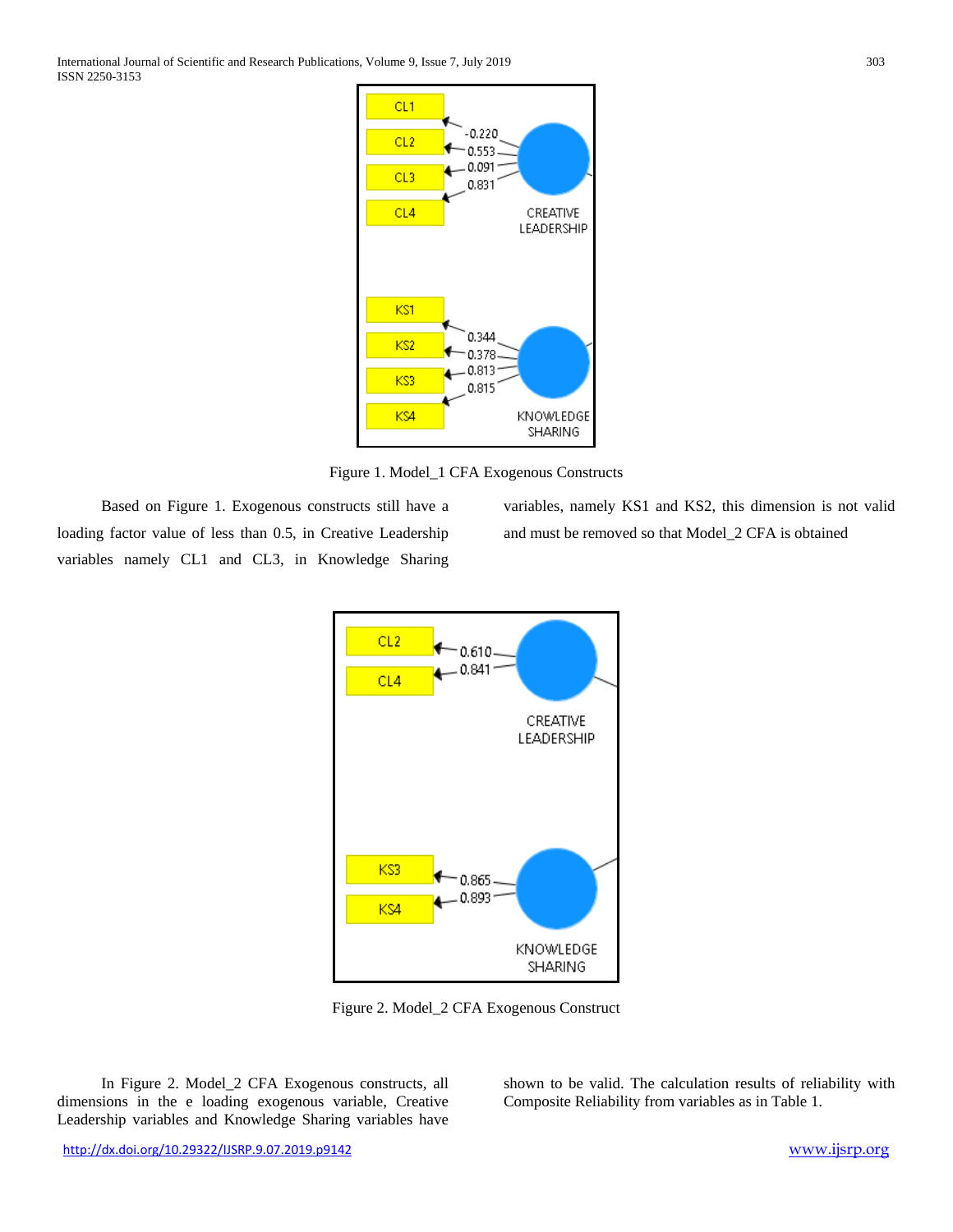|  | Table 1. Loading Factor Values and Exogenous Composite Reliability |  |
|--|--------------------------------------------------------------------|--|
|  |                                                                    |  |

| Variable                      | <b>Construct</b> | <b>Loading factor</b><br>(> 0.5) | Composite<br><i>Reliability</i> $($<br>0,7) | <b>Description</b> |
|-------------------------------|------------------|----------------------------------|---------------------------------------------|--------------------|
| Creative Leadership (CL)      | CL <sub>2</sub>  | 0,610                            | 0.796                                       | Valid & Reliable   |
|                               | CL <sub>4</sub>  | 0,841                            |                                             | Valid & Reliable   |
| <b>Knowledge Sharing (KS)</b> | KS3              | 0,865                            | 0.872                                       | Valid & Reliable   |
|                               | KS4              | 0,893                            |                                             | Valid & Reliable   |

Source: Primary Data Processed, 2018

## **4.1.2. Confirmatory Factor Analysis (CFA) Endogenous Constructs**

The measurement model to test the validity and reliability of the indicators forming latent constructs is done by confirmatory factor analysis (CFA).



Figure 3. Model\_1 CFA Endogenous Constructs

In Figure 3. Model\_1 CFA Endogenous construct does not have a loading factor value of less than 0.5 in the Employee Performance variable, it means that the dimension is valid.

The calculation results of reliability with the Composite Reliability exogenous variables as in Table 2.

**Table 2.** Loading Factor Values and Composite Reliability Endogenous Constructs

| Variable                         | <b>Construct</b> | <b>Loading factor</b><br>(> 0.5) | Composite<br><i>Reliability</i> $($<br>0.7) | <b>Description</b> |
|----------------------------------|------------------|----------------------------------|---------------------------------------------|--------------------|
| <b>Employee Performance (EP)</b> | EP <sub>1</sub>  | 0,779                            | 0.765                                       | Valid & Reliable   |
|                                  | EP <sub>2</sub>  | 0.815                            |                                             | Valid & Reliable   |
|                                  | EP3              | 0.564                            |                                             | Valid & Reliable   |

Source: Primary Data Processed, 2018

Based on Table 2. It shows that all indicators in the Endogenous variable have shown valid. The calculation result of reliability with the Composite Reliability endogenous variable also shows that the Employee Performance (EP) variable in the full model has good reliability so that it can be analyzed further.

## **4.1.3. Compatibility Test of the Goodness of Fit Index**

To validate the model as a whole, the goodness of fit (GoF) is used. The GoF index value is obtained from the average communalities index multiplied by the R² model.

$$
GoF = \sqrt{Com\ x\ \overline{R}^2}
$$

$$
GoF = \sqrt{0,867\ x\ 0,753}
$$

# $GoF = 0,808$

The result of the calculation shows good value in the goodness of fit (GoF) which is equal to 0.808.

# **4.2. Analysis of Partial Least Square (PLS)**

The next analysis is Partial Least Square (PLS) analysis as full model (without involving invalid indicators). The following in Figure 4.1 is the results of PLS.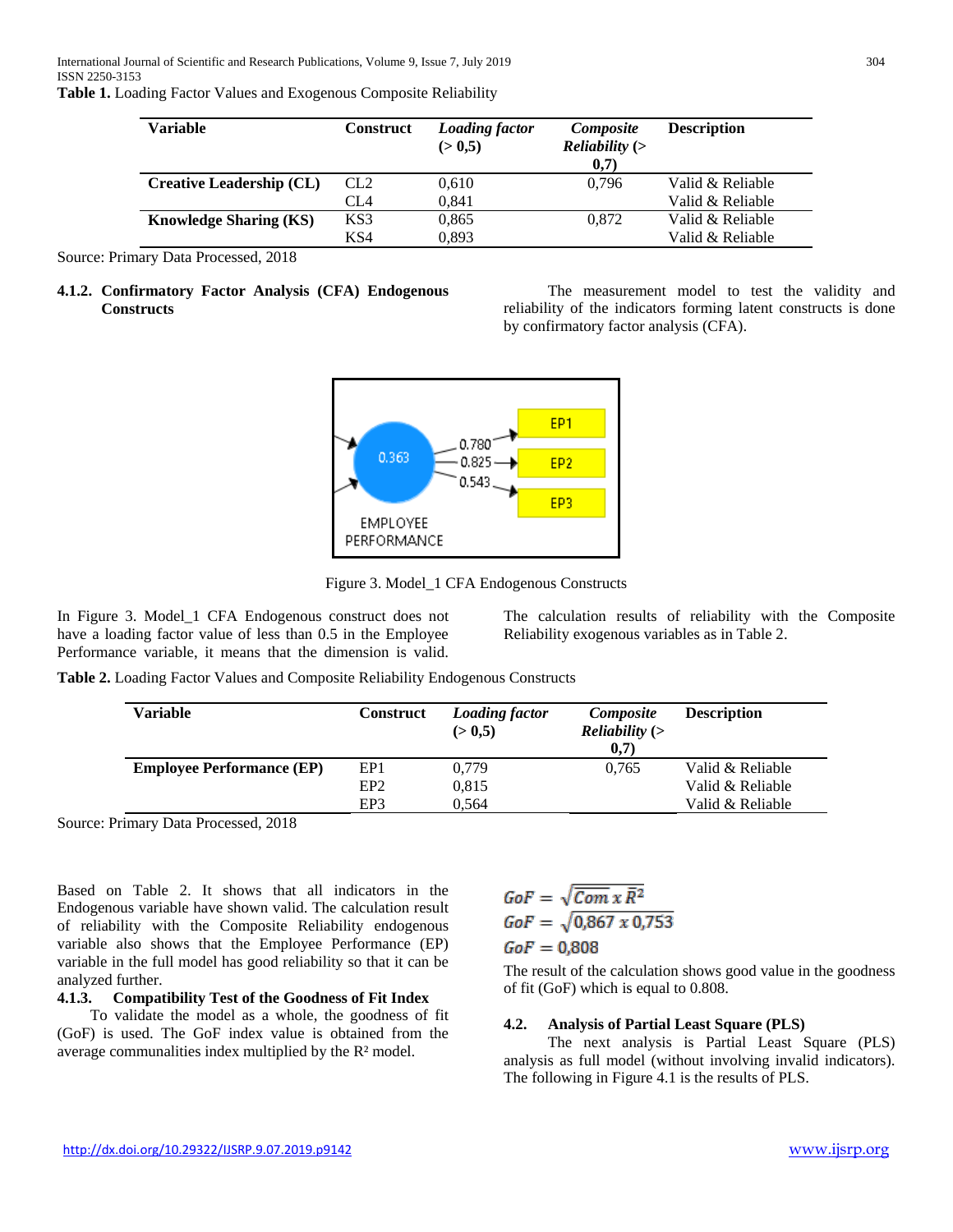

Figure 4. Path coefficient

Based on Figure 4, the structural equation is obtained as follows:

## **EP = 0,393\*CL + 0,300\*KS**

Based on the structural model, it can be explained that Employee Performance (EP) is directly influenced by Creative Leadership (CL) and Knowledge Sharing (KS). It shows that Creative Leadership (CL) has a positive effect on Employee Performance (EP) of 0.393 and Knowledge Sharing (KS) has a positive effect of 0.300 on Employee Performance (EP) in Bappeda of Lahat Regency.

## **4.3. Hypothesis testing**

This analysis is used to test the research hypothesis that has been determined by PLS Analysis based on the t-value shown in Figure 5:



**Figure 5. T-test on Employee Performance**

Based on Figure 5. It can be seen that the effect of Creative Leadership (CL) on Employee Performance (EP) is 3.069. While the effect of Knowledge Sharing (KS) on Employee Performance (EP) is 2,424. The level of confidence used is 95%, so that the level of precision or the limit of inaccuracy is  $(\alpha) = 5\% = 0.05$  and the t-table value is 1.96.

**Table 3.** Coefficient and t-count value at level 5%

| <b>Description</b><br>t-count P<br>Coefficient $(>1,96)$<br><b>Variable</b><br><b>Values</b> |
|----------------------------------------------------------------------------------------------|
|----------------------------------------------------------------------------------------------|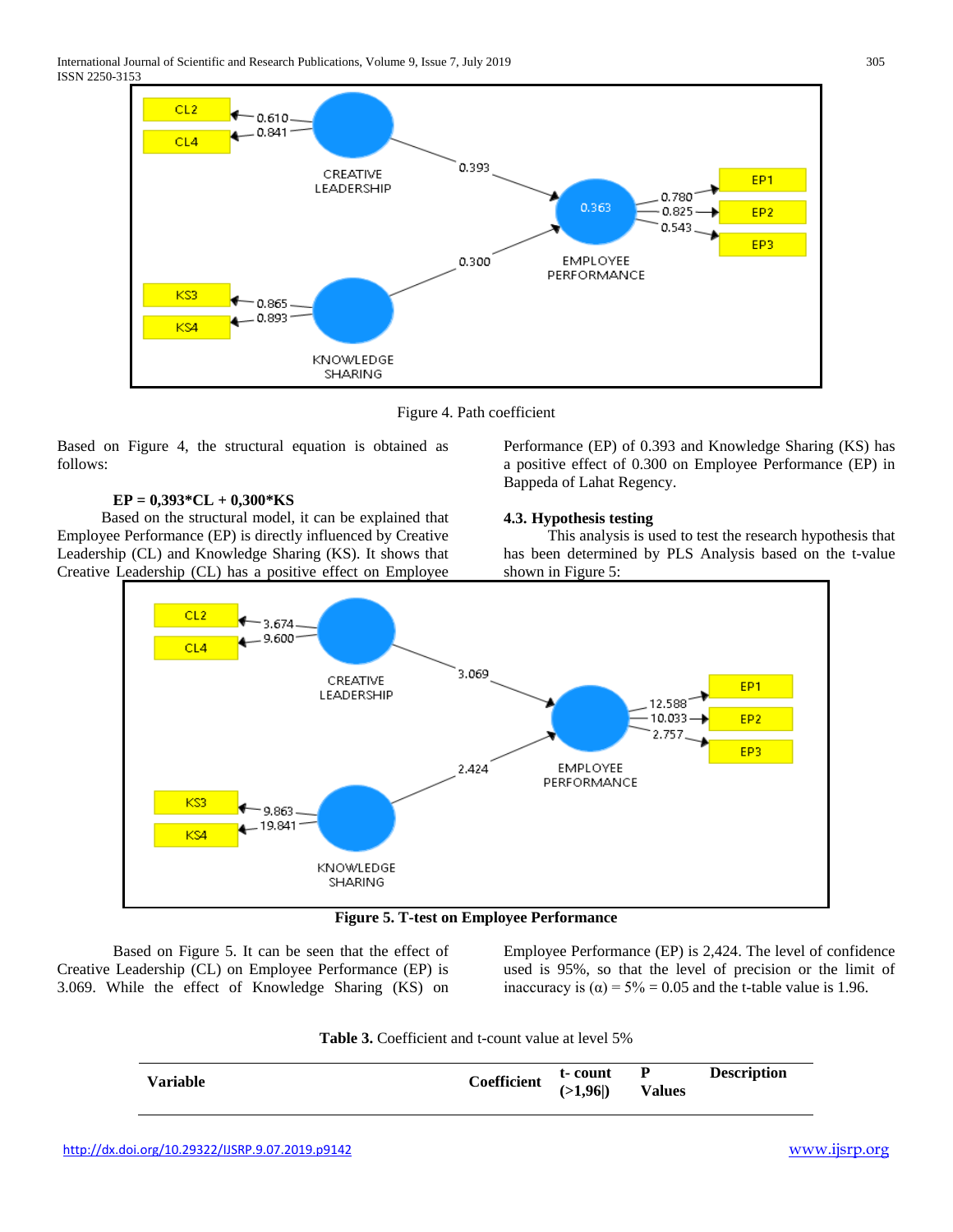| Creative Leadership -> Employee Performance | 0.393 | 3.069 | 0.002 | Significant |
|---------------------------------------------|-------|-------|-------|-------------|
| Knowledge Sharing -> Employee Performance   | 0.300 | 2.424 | 0.016 | Significant |

Source: Research Data Results (2018)

Based on Table 3, the Effect of Creative Leadership (CL) on Employee Performance (EP) is 3.069 <1.96 and P-value 0.002 <0.05. It shows that Creative Leadership (CL) has a positive and significant influence on Employee Performance in Bappeda of Lahat Regency. The effect of Knowledge Sharing (KS) on Employee Performance (EP) is 2.424> 1.96 and Pvalue 0.016 <0.05. It shows that Knowledge Sharing (KS) has a positive and significant influence on Employee Performance in Bappeda of Lahat Regency.

#### **4.4. Managerial Implications**

From the results of this study, it is known that there are creative leadership variables and knowledge sharing on employee performance at Badan Perencanaan Pembangunan Daerah(Bappeda) in Lahat Regency. Thus the results of this study that creative leadership and knowledge sharing variables need to be considered by policy makers in Badan Perencanaan Pembangunan Daerah(Bappeda) of Lahat Regency. Because creative leadership is able to solve problems, reconstruct new ideas into innovation. Creative is one of the important aspects that must be owned by a leader, because it becomes a tool so that leaders are able to formulate good organizational goals. Knowledge sharing is as a facility for employees to be able to exchange knowledge and contribute to the knowledge, innovation, and ultimately improve the performance of employees at Badan Perencanaan Pembangunan Daerah(Bappeda) of Lahat Regency.

## V. **CONCLUSIONS**

The conclusion which is obtained from this study is Creative Leadership (CL) and Knowledge Sharing (KS) have a positive and significant influence on Employee Performance in Bappeda of Lahat Regency. Creative Leadership (CL) has a greater influence than Knowledge Sharing (KS) on Employee Performance. Because Creative Leadership is a leader who can give new ideas from all sources owned and able to analyze problems that occur well so as to make the company run well and smoothly.

## **REFERENCES**

- Agboola, Alex & Tsai, K.C. (2012), "Bring Character Education into classroom", *European Journal of Educational Research*, Vol. 1 No. 2, pp. 163–170.
- Alwis, R.S. and Hartman, E. (2008), *The Use of Tacit Knowledge Withim Innovative Companies*, *Knowledge Management in Innovative Enterprises*, Emerald, Jerman.
- Calantonea, R.J., Cavusgil, S.T. and Zhao, Y. (2002), "Learning Organization, Firm Innivation Capability and Firm Performance", *Industrial Marketing Management*, Vol. 31 No. 6, pp. 515–524.
- Edison, A. and Komariyah. (2016), *Manajemen Sumber Daya Manusia*, Alfabeta, Bandung.
- Gibson, J.L., Ivancevich, J.M., Donnelly, J.H. and Konopaske, R. (2009), *Organizations Behavior, Structure, Processes*, 11th ed., McGraw-Hill Irwin, New York.
- Hadiwijaya, H. (2015), "Pengaruh Gaya Kepemimpinan dan Motivasi Terhadap Kinerja Karyawan Pada Unit Usaha Pengembangan dan Lingkungan PT. Perkebunan Mitra Ogan Baturaja", *Jurnal Ekonomi dan Informasi Akuntansi (Jenius)*, ID, Vol. 5 No. 1, pp. 37–56.
- Hadiwijaya, H. (2016), "Pengaruh Quality Of Work Life Terhadap Person Organization Fit dan Implikasinya Pada Kinerja Karyawan", *Jurnal Manajemen dan Bisnis Sriwijaya*, ID, Vol. 14 No. 4, pp. 439–448.
- Hadiwijaya, H. (2017a), "Analisis Pengaruh Interpersonal Communication Terhadap Person Organization Fit Dan Implikasinya Pada Prestasi Kerja", *International Journal of Social Science and Business*, ID, Vol. 1 No. 2, pp. 89–97.
- Hadiwijaya, H. (2017b), "Analisis Organization Citizenship Behavior (Ocb) Dan Person Organization Fit(Po-Fit) Terhadap Kinerja Karyawan Bagian Non Medis Rumah Sakit Islam Siti Khodijah Palembang", *Jurnal MOTIVASI*, ID, Vol. 2 No. 1, pp. 188–199.
- Hadiwijaya, H. and Febrianty. (2018), "The Influence of Absortive Capacity and Knowlegde Sharing On Women-Owned SMEs", International Journal of Scientific and Research Publications (IJSRP), Vol. 8 No. 6, pp. 388–396.
- Hadiwijaya, H. and Hanafi, A. (2016), "Pengaruh Kompetensi Dan Disiplin Terhadap Kepuasan Serta Implikasinya Pada Prestasi Kerja Karyawan", *Jurnal Manajemen dan Bisnis Sriwijaya*, ID, Vol. 14 No. 3, pp. 407–418.
- Hanafi, A. and Hadiwijaya, H. (2017), "Pengaruh Transformational Leadership Dan Quality Of Work Life Terhadap Interpersonal Communication Implikasinya Pada Performance Karyawan", *Prosiding Forum Manajemen Indonesia (FMI) Ke-9*, Forum Manajemen Indonesia, Semarang, p. 265.
- Hasibuan, M.S.P. (2006), *Manajemen Sumber Daya Manusia*, Revisi., PT.Bumi Aksara, Jakarta.
- Heidjrachman, R. and Husnan, S. (2002), *Manajemen Personalia*, BPFE, Yogyakarta.
- Hooff, B. van den and Weenen, F. de L. van. (2004), "Committed to Share: Commitment and CMC Use as Antecedents of Knowledge sharing", *Knowledge and Process Management*, Vol. 11 No. 1, pp. 13–24.
- Hoy, W.K. and Mskel, C.G. (2005), *Educational Administration Theory, Research, and Practice*, McGraw Hill, New York.
- Mathis, R.L. and Jackson, J.H. (2006), *Manajemen Sumber Daya Manusia*, Salemba Empat, Jakarta.
- Mathuramaytha, C. (2012), "Developing Knowledge-Sharing